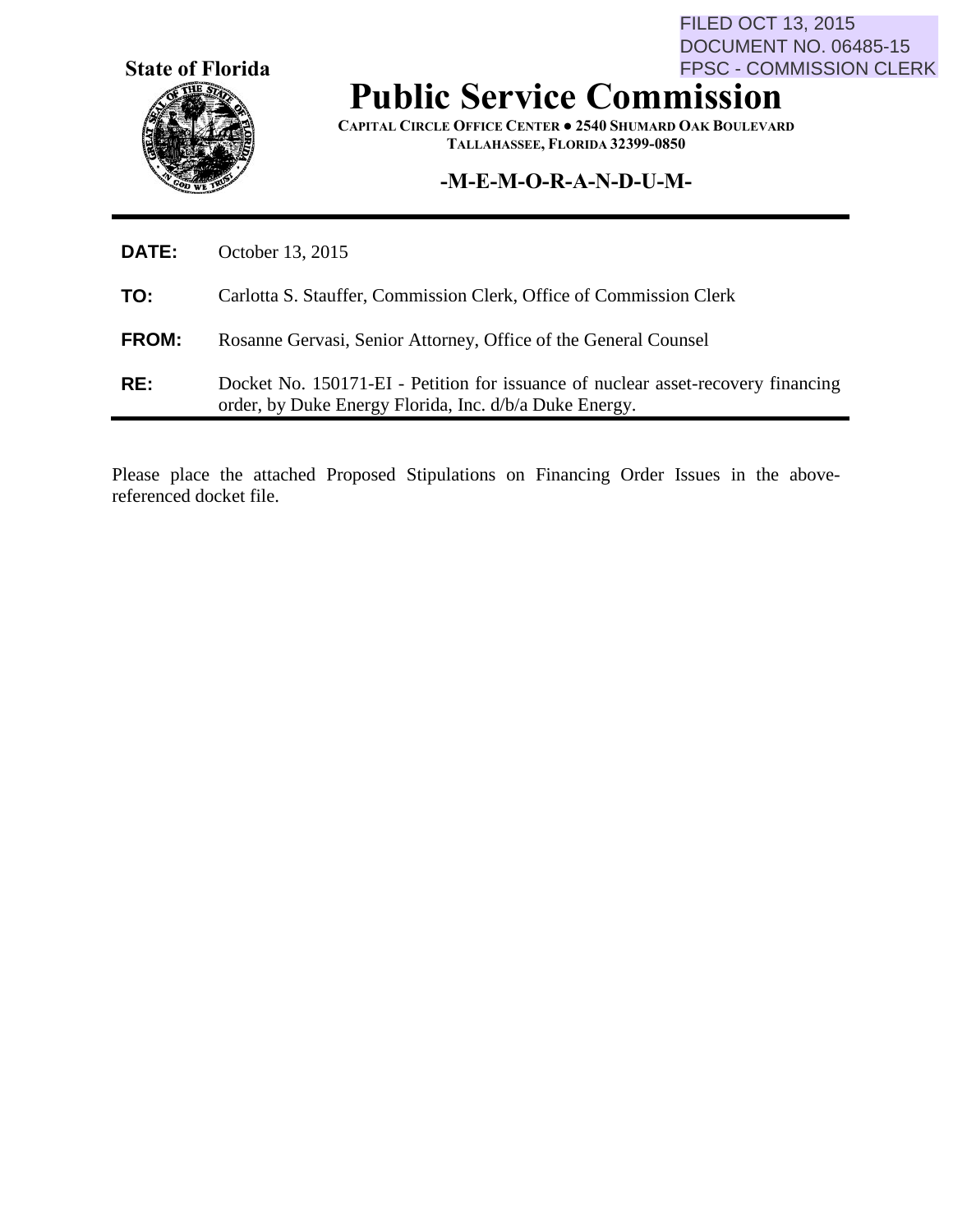#### **DOCKET NOS. 150148-EI, 150171-EI**

#### **PROPOSED STIPULATIONS ON FINANCING ORDER ISSUES\***

#### **LEGAL ISSUE A: What is the definition of "incremental bond issuance costs" as that term is used in Section 366.95(2)(c)5., Florida Statutes?**

## **LEGAL ISSUE B: In determining whether some or all actual bond issuance costs should be disallowed pursuant to Section 366.95(2)(c)5., Florida Statutes, what should the Commission take into account?**

If the parties reach stipulations on all the issues as proposed below, these legal issues do not need to be decided by the Commission.

# **ISSUE 14: Do the cost amounts contained in DEF's CR3 Regulatory Asset meet the definition of "nuclear asset-recovery costs" pursuant to Section 366.95(1)(k),Florida Statutes?**

The cost amounts contained in DEF's CR3 Regulatory Asset meet the definition of "nuclear asset-recovery costs" pursuant to Section 366.95(1)(k), Florida Statutes.

#### **ISSUE 15: Do the ongoing financing costs identified in DEF's Petition qualify as "financing costs" pursuant to Section 366.95(1)(e), Florida Statutes?**

The types of ongoing financing costs identified in DEF's Petition qualify as "financing costs" pursuant to Section 366.95(1)(e), Florida Statutes.

# **ISSUE 16: Has DEF demonstrated that securitization has a significant likelihood of resulting in lower overall costs or would avoid or significantly mitigate rate impacts compared to the traditional method of cost recovery pursuant to Section 366.95(2)(a)6., Florida Statutes?**

DEF has demonstrated that securitization has a significant likelihood of resulting in lower overall costs or would avoid or significantly mitigate rate impacts compared to the traditional method of cost recovery pursuant to Section 366.95(2)(a)6., Florida Statutes.

#### **ISSUE 17: What amount, if any, should the Commission authorize DEF to recover through securitization?**

The amounts that should be authorized for DEF to recover through securitization must meet the criteria set forth in Section 366.95, Florida Statutes. By the nature of this proceeding, that amount will not be known with precision until the bonds are issued. The principal amount of the nuclear asset-recovery bonds should be \$1,283,012,000, representing the projected December 31, 2015 balance of the CR3 Regulatory Asset, subject to true-up to the actual December 31, 2015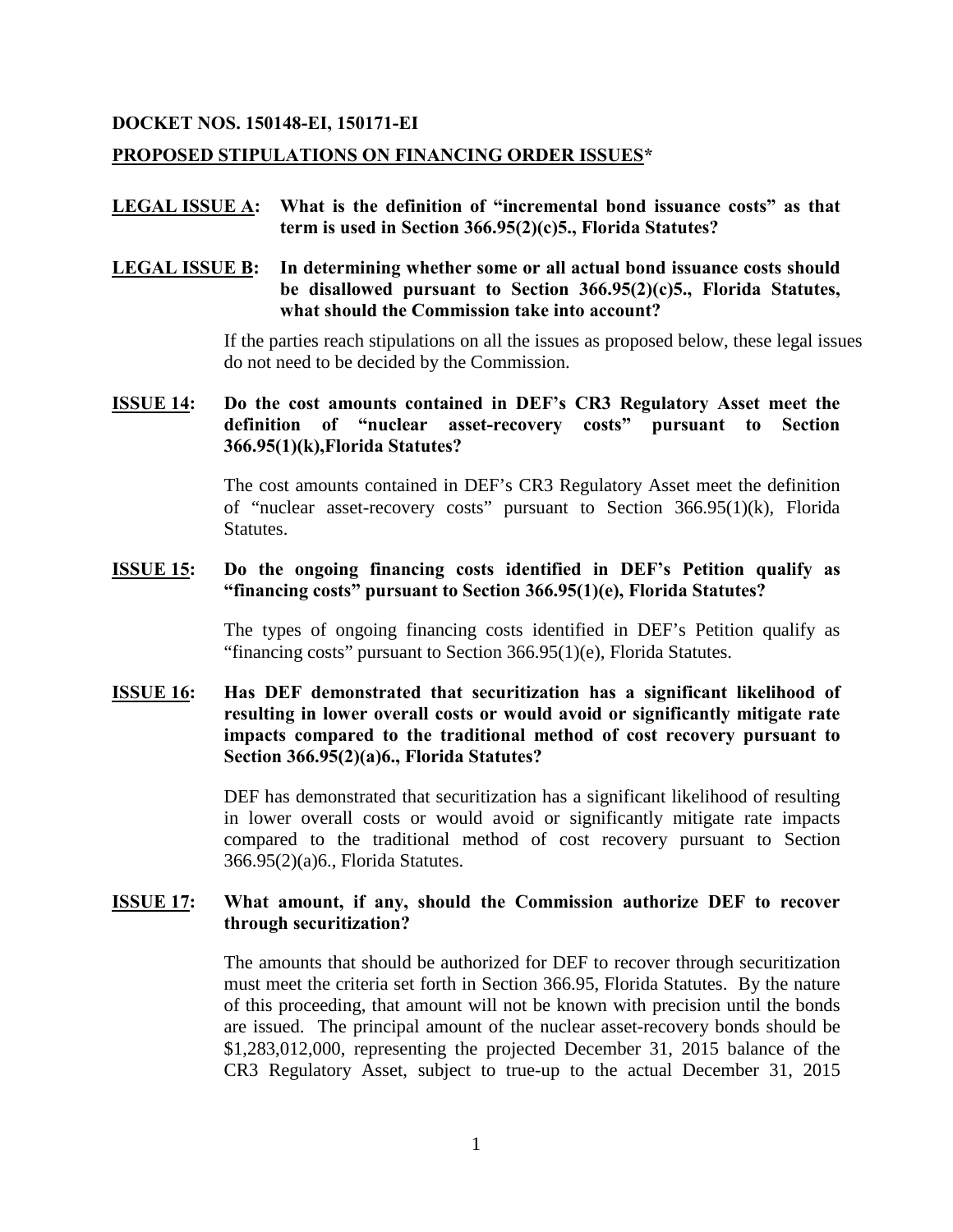balance, plus carrying charges beyond 2015 until the date of the bond issuance, plus upfront financing costs.

#### **ISSUE 18: What is the appropriate treatment of the deferred tax liability consistent with paragraph 5(j) of the RRSSA?**

No adjustment is necessary for the deferred tax liability. However, consistent with paragraph 5(j) of the RRSSA, the deferred tax liability will be excluded for earnings surveillance purposes.

# **ISSUE 19: Should DEF indemnify customers to the extent customers incur losses associated with higher servicing fees payable to a substitute servicer, or with higher administration fees payable to a substitute administrator, as a result of DEF's termination for cause?**

DEF should be required to indemnify customers to the extent customers incur losses associated with higher servicing fees payable to a substitute servicer, or with higher administration fees payable to a substitute administrator, as a result of DEF's termination for cause attributable to its own actions.

#### **ISSUE 20: What should be the up-front and ongoing fee for the role of servicer throughout the term of the nuclear asset-recovery bonds?**

The up-front fee for the role of servicer is currently estimated to be \$915,000. The actual amount may change based on DEF's final cost. So long as DEF or an affiliate of DEF is servicer, the annual fee for the role of servicer throughout the term of the nuclear asset-recovery bonds is 0.05% of the original principal balance of the nuclear asset-recovery bonds (currently estimated to be approximately \$650,000).

# **ISSUE 21: What amount, if any, of DEF's periodic servicing fee in this transaction should DEF be required to credit back to customers through an adjustment to other rates and charges?**

DEF will credit back to customers through the Capacity Cost Recovery Clause all periodic servicing fees in excess of DEF's or an affiliate of DEF's incremental cost of performing the servicer function until the next rate case when costs and revenues associated with the servicing fees will be included in the cost of service.

#### **ISSUE 22: What should be the ongoing fee for the role of the administrator throughout the term of the nuclear asset-recovery bonds?**

The ongoing fee for the role of the administrator throughout the term of the nuclear asset-recovery bonds will be \$50,000.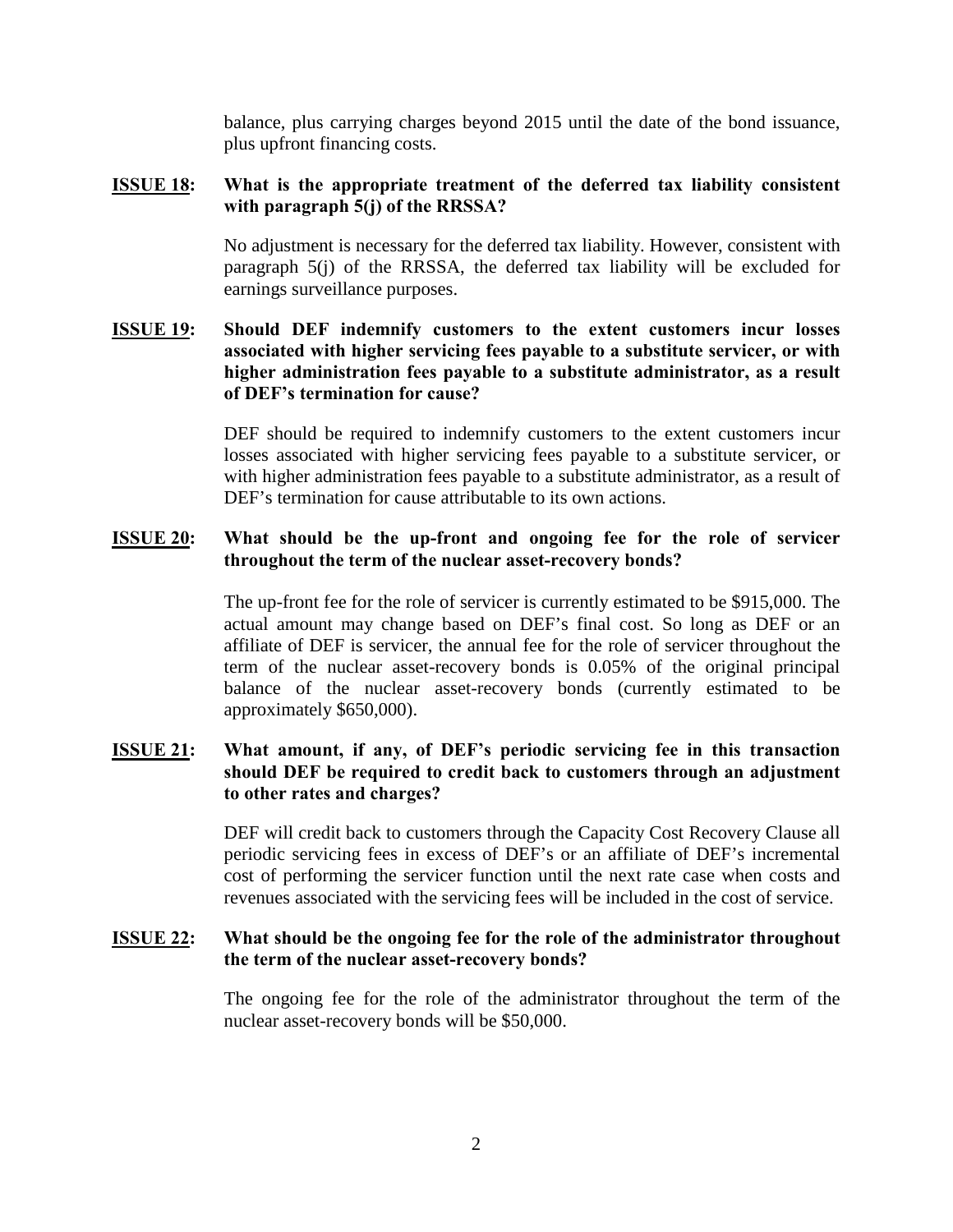# **ISSUE 23: What amount, if any, of DEF's periodic administration fee in this transaction should DEF be required to credit back to customers through an adjustment to other rates and charges?**

DEF will credit back to customers through the Capacity Cost Recovery Clause all periodic administration fees in excess of DEF's or any affiliate of DEF's incremental cost of performing the administration function until the next rate case when costs and revenues associated with the administration fee will be included in the cost of service.

#### **ISSUE 24: How frequently should DEF in its role as servicer be required to remit funds collected from customers to the SPE?**

DEF will remit funds collected from customers to the SPE either on a daily basis based on estimated daily collections or on a monthly basis if certain conditions can be satisfied. These conditions have yet to be determined and will be driven both by rating agency requirements to achieve and maintain the targeted "AAA" rating on the bonds and by investor concerns in the marketing and pricing of the bonds.

# **ISSUE 25: If remittances are not daily, should DEF be required periodically to remit actual earnings on collections pending remittance?**

If remittances are not daily, DEF will be required monthly to remit estimated earnings on collections pending remittance. The calculation of earnings will be consistent with the methodology for calculating interest on over- and undercollections associated with DEF's cost recovery clauses.

# **ISSUE 26: Is DEF's proposed process for determining whether the upfront bond issuance costs satisfy the statutory standard of Section 366.95(2)(c)5., Florida Statutes, reasonable and should it be approved?**

In accordance with Section 366.95(2)(c)5., Florida Statutes, within 120 days after the issuance of the nuclear asset-recovery bonds, DEF will file supporting information on the actual upfront bond issuance costs, for the categories of costs as reflected on page 1 of Exhibit No. \_\_ (BB-1). The Commission shall review such costs to determine compliance with Section 366.95(2)(c)5., Florida Statutes. As part of this review, the Commission shall only consider actual upfront bond issuance costs, but not ongoing financing costs, interest rate, or pricing of the bonds.

After the issuance of a Financing Order, if DEF decides not to cause nuclear asset-recovery bonds to be issued, then as provided in Section  $366.95(2)(c)6$ . Florida Statutes, DEF may not recover financing costs, as defined in Section 366.95(1)(e), Florida Statutes, from customers.

#### **ISSUE 27: Issue dropped.**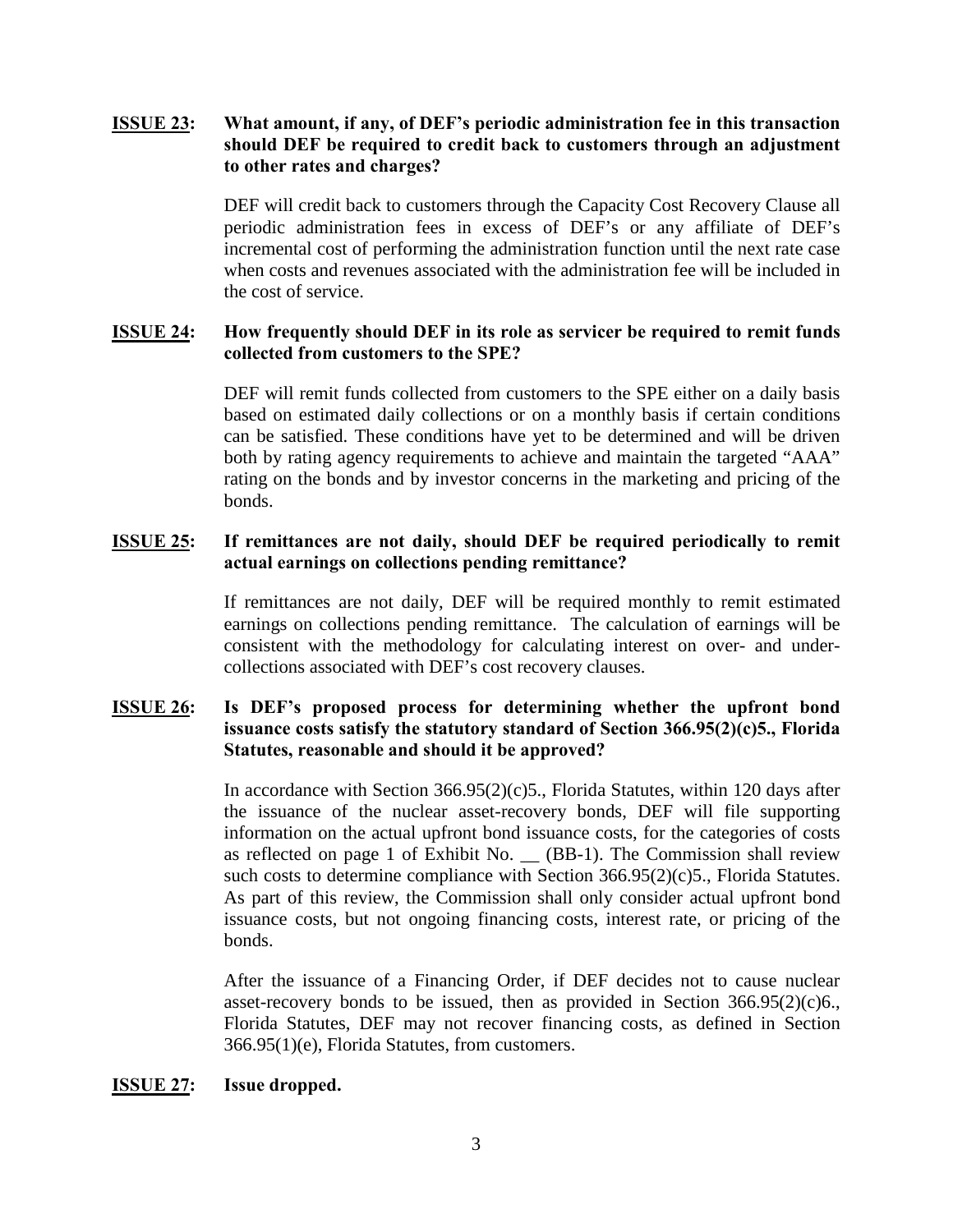#### **ISSUE 28: What additional conditions, if any, should be made in the Financing Order that are authorized by Section 366.95(2)(c)2.i.?**

The Financing Order will include ordering paragraphs, findings of fact, and conclusions of law that will give appropriate comfort to investors about the high quality of the nuclear asset-recovery bonds as a potential investment. Examples include:

- 1. A finding of fact that the Commission anticipates stress case analyses will show that the broad-based nature of the true-up mechanism under Section 366.95(2)(c)2.d, Florida Statutes, and the State pledge under Section 366.95(11), Florida Statutes, will serve to effectively eliminate for all practical purposes and circumstances any credit risk to the payment of the nuclear asset-recovery bonds (*i.e.,* that sufficient funds will be available and paid to discharge the principal and interest obligations when due);
- 2. A finding of fact and ordering paragraph directing that the automatic trueup mechanism is to be applied at least every six months;
- 3. A finding of fact and ordering paragraph that the automatic true-up mechanism will be implemented no later than 60 days after a filing by the servicer;
- 4. A finding of fact that the credit quality of the nuclear asset-recovery bonds are enhanced by Section 366.95, Florida Statutes, due to the requirements that (1) the nuclear asset-recovery charge in amounts authorized by the Commission are to be imposed on all customer bills and collected in full in the form of a nonbypassable charge separate from the electric utility's base rates, (2) the charge shall be paid by all existing and future customers receiving transmission or distribution services from the electric utility, and (3) following any fundamental change in regulation of public utilities in the State, a customer electing to purchase electricity from an alternate electricity supplier must still pay the charge. Furthermore, through the true-up mechanism, any delinquencies or under-collections in one customer rate class will be taken into account in the application of the True Up Mechanism to adjust the nuclear asset-recovery charge for all customers of DEF, not just the class of customers from which the delinquency or under-collection arose;
- 5. A finding of fact that the Commission interprets the legislative intent of the true-up mechanism provided for in Section 366.95 for allocating costs among customers rises to the level of joint and several liability among the customers of DEF.
- 6. A finding of fact and conclusion of law that the broad nature of the State pledge under Section 366.95(11), Florida Statutes, constitutes a contract with the bondholders, the owners of the nuclear asset-recovery property,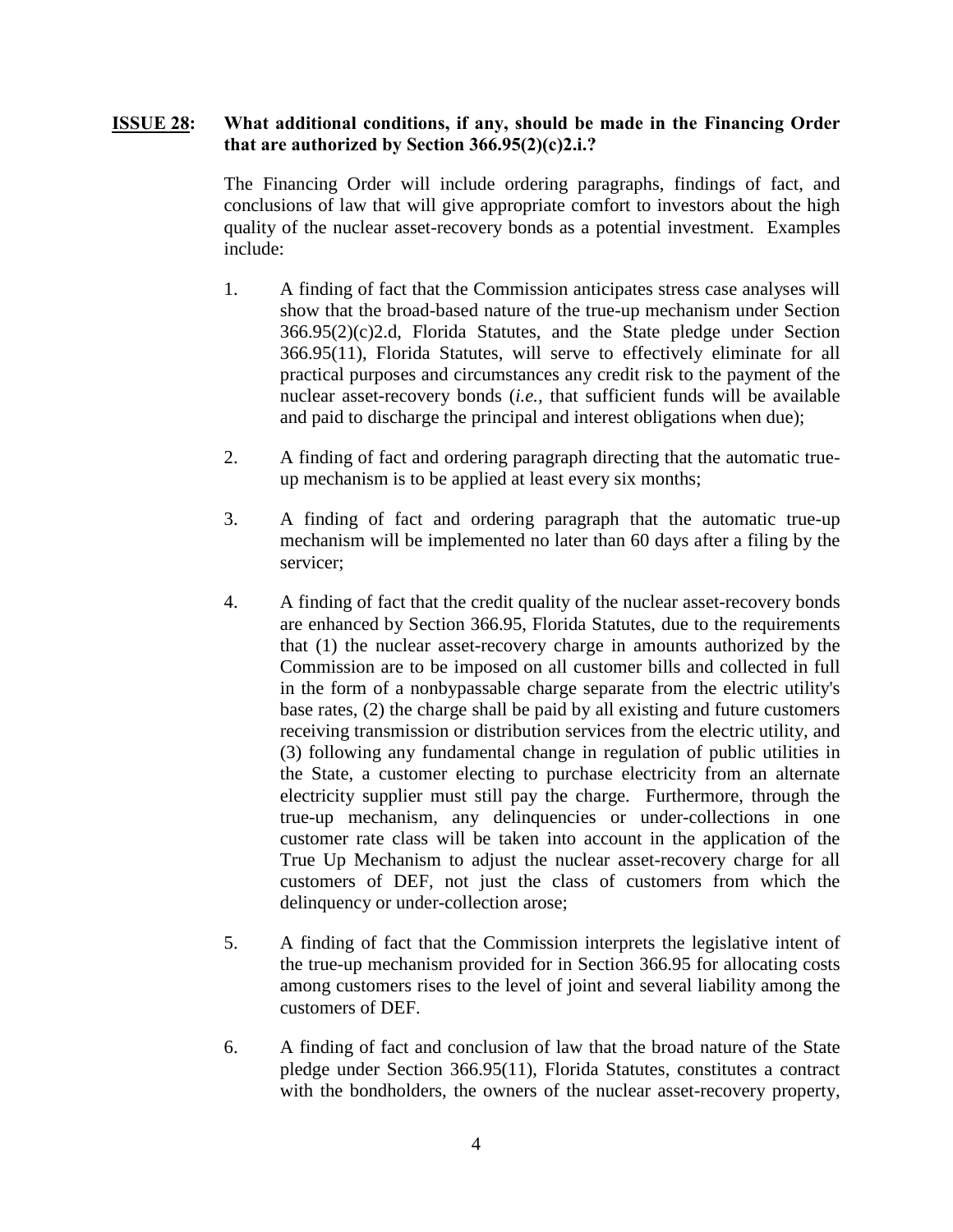and other financing parties that the state will not: (1) Alter the provisions of this section which make the nuclear asset-recovery charges imposed by a Financing Order irrevocable, binding, and nonbypassable charges; (2) Take or permit any action that impairs or would impair the value of nuclear asset-recovery property or revises the nuclear asset-recovery costs for which recovery is authorized; or (3) Except as authorized under Section 366.95, reduce, alter, or impair nuclear asset-recovery charges that are to be imposed, collected, and remitted for the benefit of the bondholders and other financing parties until any and all principal, interest, premium, financing costs and other fees, expenses, or charges incurred, and any contracts to be performed, in connection with the related nuclear asset-recovery bonds have been paid and performed in full;

- 7. A finding of fact that this Commission guarantees that it will act pursuant to this Financing Order as expressly authorized by Section 366.95, Florida Statutes, to ensure that nuclear asset-recovery charge revenues are sufficient to pay principal and interest on the nuclear asset-recovery bonds issued pursuant to this Financing Order and other costs, including fees and expenses, in connection with the nuclear asset-recovery bonds;
- 8. A finding of fact that the broad based nature of the State pledge under Section 366.95(11), Florida Statutes, and the irrevocable character of this Financing Order, in conjunction with the true-up adjustment provisions required by Section 366.95(2)(c)2.d, Florida Statutes, and included in this Order, constitutes a guarantee of regulatory action for the benefit of investors in nuclear asset-recovery bonds;
- 9. A conclusion of law that nuclear asset-recovery property is not a receivable or a pool of receivables;
- 10. A conclusion of law that the nuclear asset-recovery property is not a financial asset in that it only represents a legally-enforceable regulatory property right under Section 366.95 to bill and collect nuclear assetrecovery charges on persons who receive electric transmission and distribution services from the electric utility or its successors or assignees;
- 11. A finding of fact that the issuer of the bonds is a special purpose finance subsidiary of DEF and a corporate issuer;
- 12. A conclusion of law that the Commission's obligation under the Financing Order relating to nuclear asset-recovery bonds, including the specific actions the Commission guarantees to take, are direct, explicit, irrevocable, and unconditional upon the issuance of nuclear asset-recovery bonds, and are legally enforceable against the Commission, a United States public sector entity; and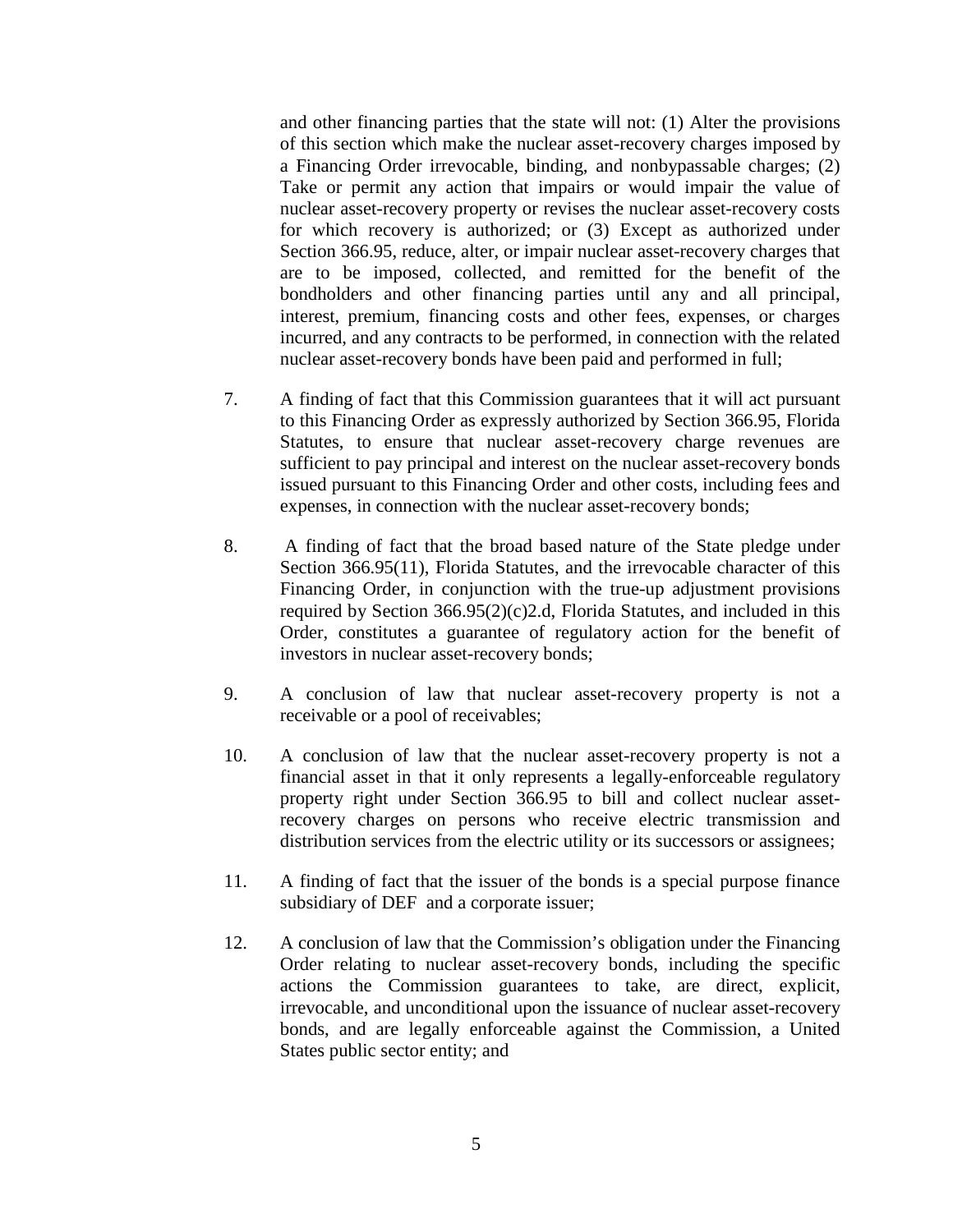13. A conclusion of law and ordering paragraph that the Financing Order is irrevocable under Section 366.95(2)(c)6, Florida Statutes.

In addition, the Financing Order will call for the Commission's financial advisor to deliver to the Commission a certification as to whether the structuring, marketing, and pricing of the nuclear asset-recovery bonds resulted in the lowest nuclear asset-recovery charges consistent with prevailing market conditions and the terms of the Financing Order and other applicable law. That certification shall include a report of any action or inaction which the Commission's financial advisor believes might have caused the transaction not to achieve the lowest nuclear asset-recovery charges, regardless of whether DEF's reason for action or inaction was the result of DEF's sole view that it would expose DEF or the SPE to securities law liability. The Financing Order will provide that the Commission will take that certification from its financial advisor, along with any other facts and circumstances, except for a change in market conditions after the moment of pricing, into account in determining whether the remaining requirements of Section 366.95, Florida Statutes, and the Financing Order have been met and whether to issue a stop order no later than 5:00 pm Eastern time on the third business day following pricing, as provided in Ordering Paragraph 54 of the Financing Order.

The parties agree that the Financing Order shall be silent on the issue of whether any judgment or other finding of liability against the SPE(s) constitutes "financing costs" as those costs are defined in Section 366.95. Furthermore, the parties each agree that no party will assert that the Financing Order supports a finding in favor of or against the proposition that any judgment or finding of liability against the SPE(s) constitutes "financing costs" as defined in Section 366.95.

#### **ISSUE 29: Should all legal opinions be subject to review by the Bond Team?**

All legal opinions should be reviewed by the Bond Team. All legal opinions associated with the Nuclear Asset-Recovery Bonds should be submitted to the Commission automatically without requiring the Commission to specifically request the documents.

#### **ISSUE 30: Should all transaction documents and subsequent amendments be filed with the Commission before becoming operative?**

All transaction documents and subsequent amendments should be reviewed and approved by the Bond Team before becoming operative.

#### **ISSUE 31: Is DEF's proposed pre-issuance review process reasonable and should it be approved?**

DEF, its structuring advisor, and designated Commission staff and its financial advisor will serve on the Bond Team. One designated representative of DEF and one designated representative of the Commission shall be joint decision makers in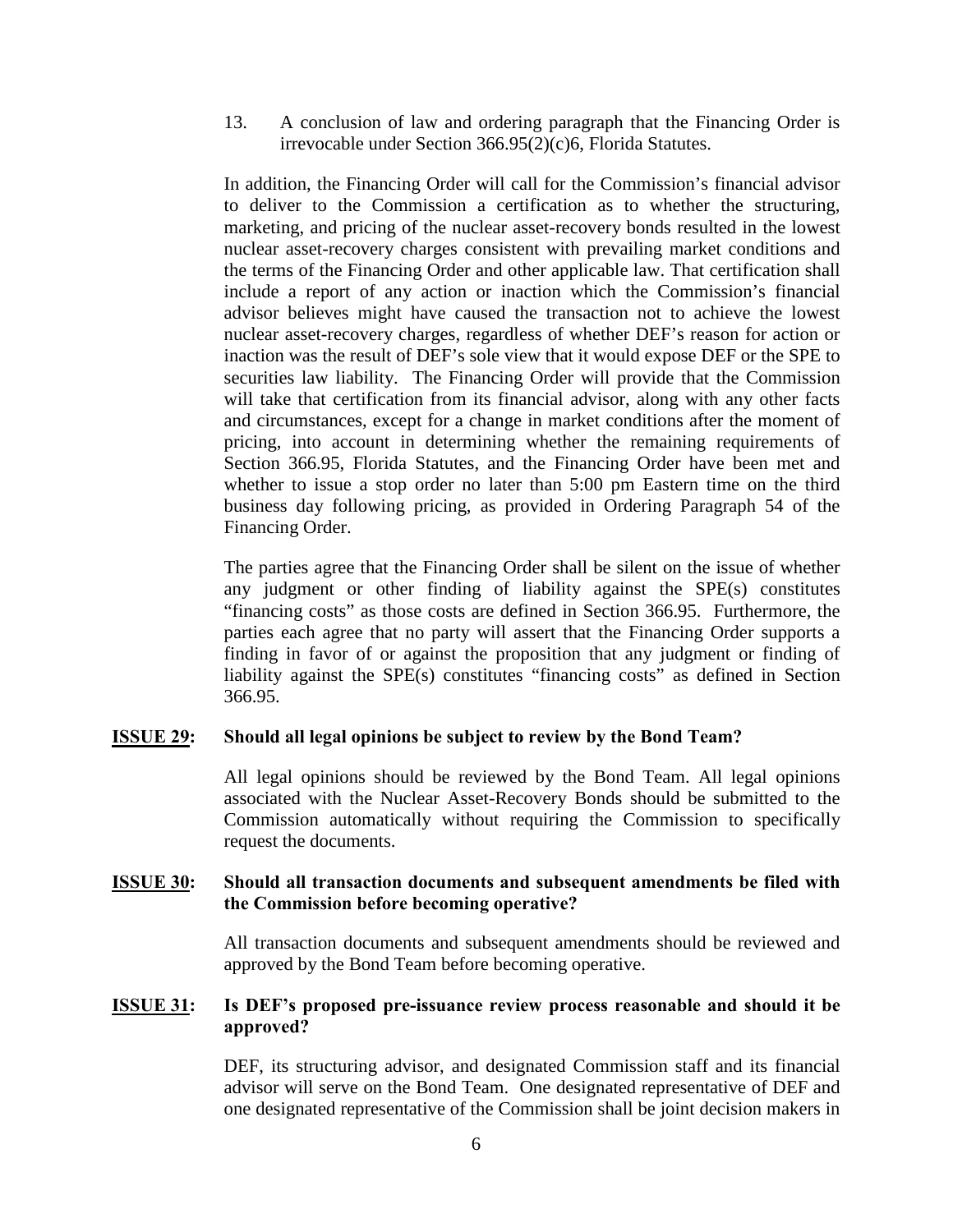all aspects of the structuring, marketing and pricing of the nuclear asset-recovery bonds except for those recommendations that in the sole view of DEF would expose DEF or the SPE to securities law and other potential liability (*i.e.,* such as, but not limited to, the making of any untrue statement of a material fact or omissions to state a material fact required to be stated therein or necessary in order to make the statements made not misleading) or contractual law liability (*e.g.,* including but not limited to terms and conditions of the underwriter agreement(s)). The Commission's designated staff and financial advisor will be visibly involved, in advance, in all aspects of the structuring, marketing, and pricing of the nuclear asset-recovery bonds. All Bond Team members will actively participate in the design of the marketing materials for the transactions as well as in the development and implementation of the marketing and sales plan for the bonds. DEF believes DEF and the Commission staff and its financial advisor as Bond Team members, excluding DEF's structuring advisor, should also have equal rights on the hiring decisions for the underwriters and counsel to the underwriters. However, DEF will have sole right to select and engage all counsel for DEF and the SPE. In addition, together with the Bond Team's involvement in the structuring, marketing and pricing of the nuclear asset-recovery bonds, and the Issuance Advice Letter process, the Commission will be able to fully review the pricing of the bonds as the Commission determines whether to issue a stop order no later than 5:00 pm Eastern time on the third business day following pricing, as provided in Ordering Paragraph 54 of the Financing Order.

#### **ISSUE 32: Should the Financing Documents be approved in substantially the form proposed by DEF, subject to modifications as addressed in the draft form of the Financing Order?**

No. The specific terms, conditions, covenants, warranties, representations, and specific language contained in the Financing Documents may be impacted by the Commission's decisions on other issues and must be reviewed in consideration of the Financing Order approved by the Commission.

# **ISSUE 33: Is DEF's proposed Issuance Advice Letter process reasonable and consistent with the statutory financing cost objective contained in Section 366.95(2)(c)2.b., Florida Statutes?**

Yes. DEF, its structuring advisor, and designated Commission staff and its financial advisor will serve on the Bond Team. One designated representative of DEF and one designated representative of the Commission shall be joint decision makers in all aspects of the structuring, marketing and pricing of the nuclear asset-recovery bonds, except for those recommendations that in the sole view of DEF would expose DEF or the SPE to securities law and other potential liability (*i.e.,* such as, but not limited to, the making of any untrue statement of a material fact or omissions to state a material fact required to be stated therein or necessary in order to make the statements made not misleading) or contractual law liability (*e.g.,* including but not limited to terms and conditions of the underwriter agreement(s)), so the Commission will be provided with information in real time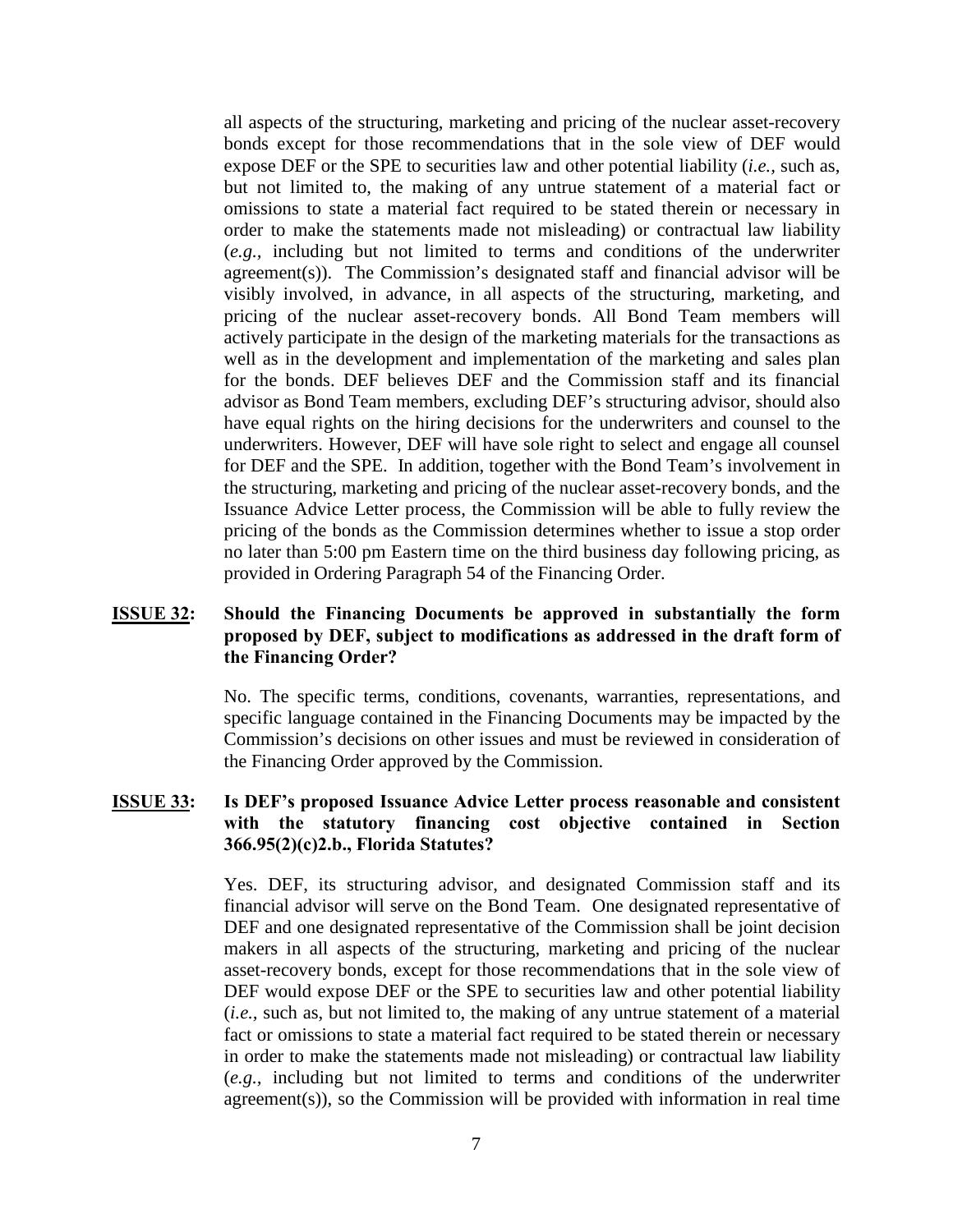about the transaction. Furthermore, the Commission will have an opportunity to review a draft of the proposed Issuance Advice Letter in advance of pricing the transaction.

#### **ISSUE 34: Should the Standard True-up Letter be approved in substantially the form proposed by DEF?**

The Standard True-up Letter should be approved in substantially the form proposed by DEF.

**ISSUE 35: Is DEF's proposed process for determining whether the structure, plan of marketing, expected pricing and financing costs of the nuclear asset-recovery bonds have a significant likelihood of resulting in lower overall costs or would avoid or significantly mitigate rate impacts to customers as compared with the traditional method of financing and recovering nuclear assetrecovery costs reasonable and should it be approved?**

> Yes. DEF's proposed process for determining whether the structure, plan of marketing, expected pricing and financing costs of the nuclear asset-recovery bonds has a significant likelihood of resulting in lower overall costs or would avoid or significantly mitigate rate impacts to customers as compared with the traditional method of financing and recovering nuclear asset-recovery costs.

# **ISSUE 36: Is the degree of flexibility afforded to DEF in establishing the terms and conditions of the nuclear asset-recovery bonds as described in the proposed form of Financing Order, reasonable and consistent with Section 366.95(2)(c)2.f., Florida Statutes?**

Yes, as modified by this Stipulation. DEF, its structuring advisor, and designated Commission staff and its financial advisor will serve on the Bond Team. One designated representative of DEF and one designated representative of the Commission shall be joint decision makers in a collaborative process, except for those recommendations that in the sole view of DEF would expose DEF or the SPE to securities law or other potential liability (*i.e.,* such as, but not limited to, the making of any untrue statement of a material fact or omission to state a material fact required to be stated therein or necessary in order to make the statements made not misleading) or contractual law liability (*e.g.,* including but not limited to terms and conditions of the underwriter agreement(s)). This affords the flexibility that is reasonable and consistent with Section 366.95(2)(c)2f.

#### **ISSUE 37: What persons or entities should be represented on the Bond Team?**

DEF, its structuring advisor, and designated Commission staff and its financial advisor should be represented on the Bond Team.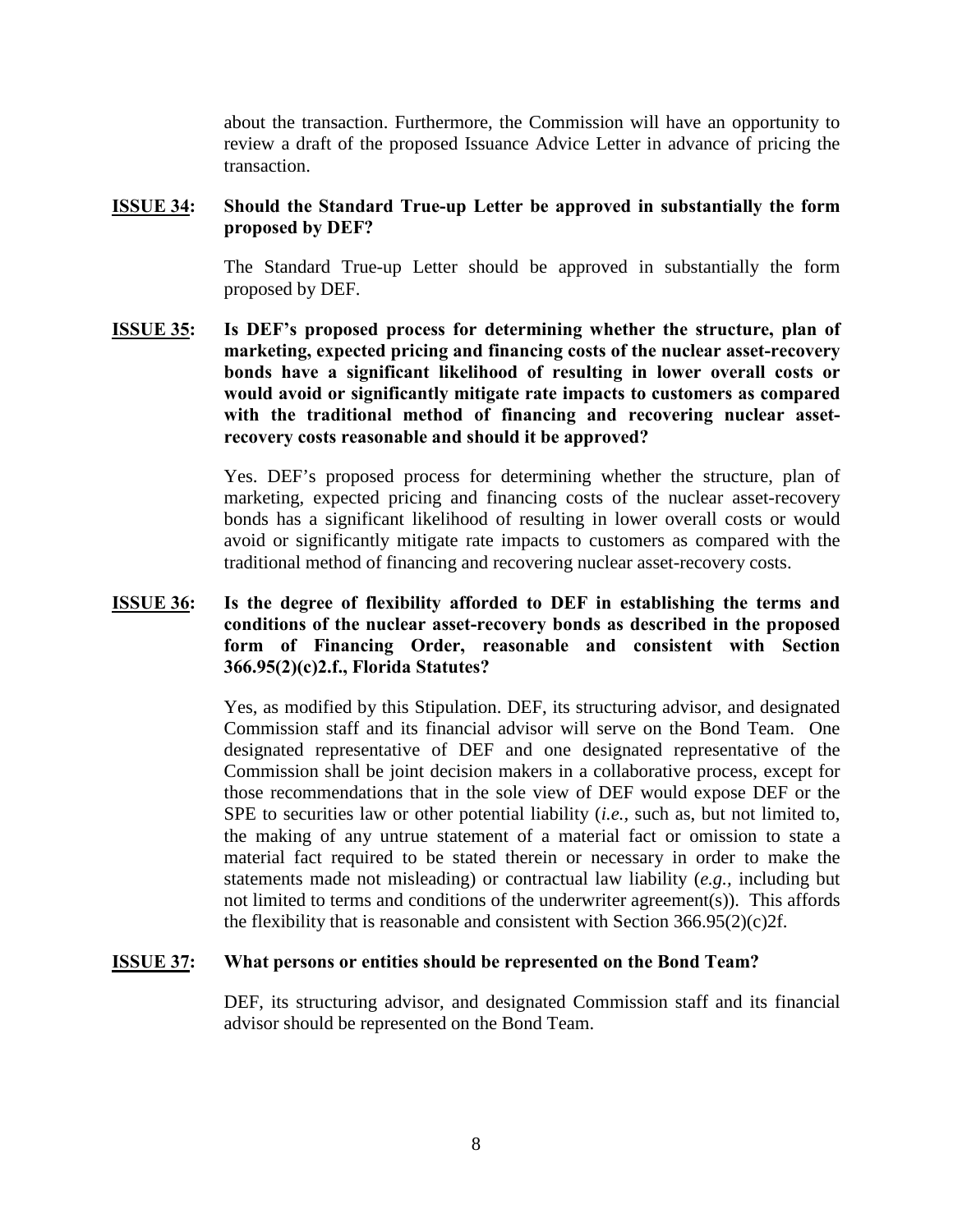# **ISSUE 38: Based on resolution of the preceding issues, should a Financing Order in substantially the form proposed by DEF be approved, including the findings of fact and conclusions of law as proposed?**

The Financing Order, including findings of fact and conclusions of law, proposed by DEF should be revised, following consultation with and input from the active parties, to reflect the Commission's resolution of all issues in this proceeding.

#### **ISSUE 39: If the Commission votes to issue a Financing Order, what post-Financing Order regulatory oversight is appropriate and how should that oversight be implemented?**

DEF's customers will be effectively represented throughout the proposed transaction. DEF, its structuring advisor, and designated Commission staff and its financial advisor will serve on the Bond Team. One designated representative of DEF and one designated representative of the Commission shall be joint decision makers for all matters concerning the structuring, marketing, and pricing of the bonds except for those recommendations that in the sole view of DEF would expose DEF or the SPE to securities law and other potential liability (*i.e.,* such as, but not limited to, the making of any untrue statement of a material fact or omission to state a material fact required to be stated therein or necessary in order to make the statements made not misleading) or contractual law liability (*e.g.,* including but not limited to terms and conditions of the underwriter agreement(s)). The final structure of the transaction, including pricing, will be subject to review by the Commission for the limited purpose of ensuring that all requirements of law and the Financing Order have been met.

# **ISSUE 40: Are the energy sales forecasts used to develop the bond amortization schedules and the recovery mechanism appropriate?**

The energy sales forecasts used to develop the bond amortization schedules and the recovery mechanism are appropriate.

# **ISSUE 41: If the Commission approves recovery of any nuclear asset-recovery related costs through securitization, how should the recovery of these costs be allocated to the rate classes consistent with Section 366.95(2)(c)2.g., Florida Statutes?**

In accordance with Section 366.95(2)(c)2.g., Florida Statutes, DEF should allocate the nuclear asset-recovery costs recoverable under the nuclear assetrecovery charge consistent with the allocation methodology adopted in the RRSSA approved on November 12, 2013 in Order No. PSC-13-0598-FOF-EI. That approved allocation methodology for DEF is the 12CP and 1/13 AD. Spelled out, that means twelve-thirteenths of the revenue requirement is allocated based on 12 monthly coincident peaks (or demand) and one-thirteenth is allocated based on average demand (or energy).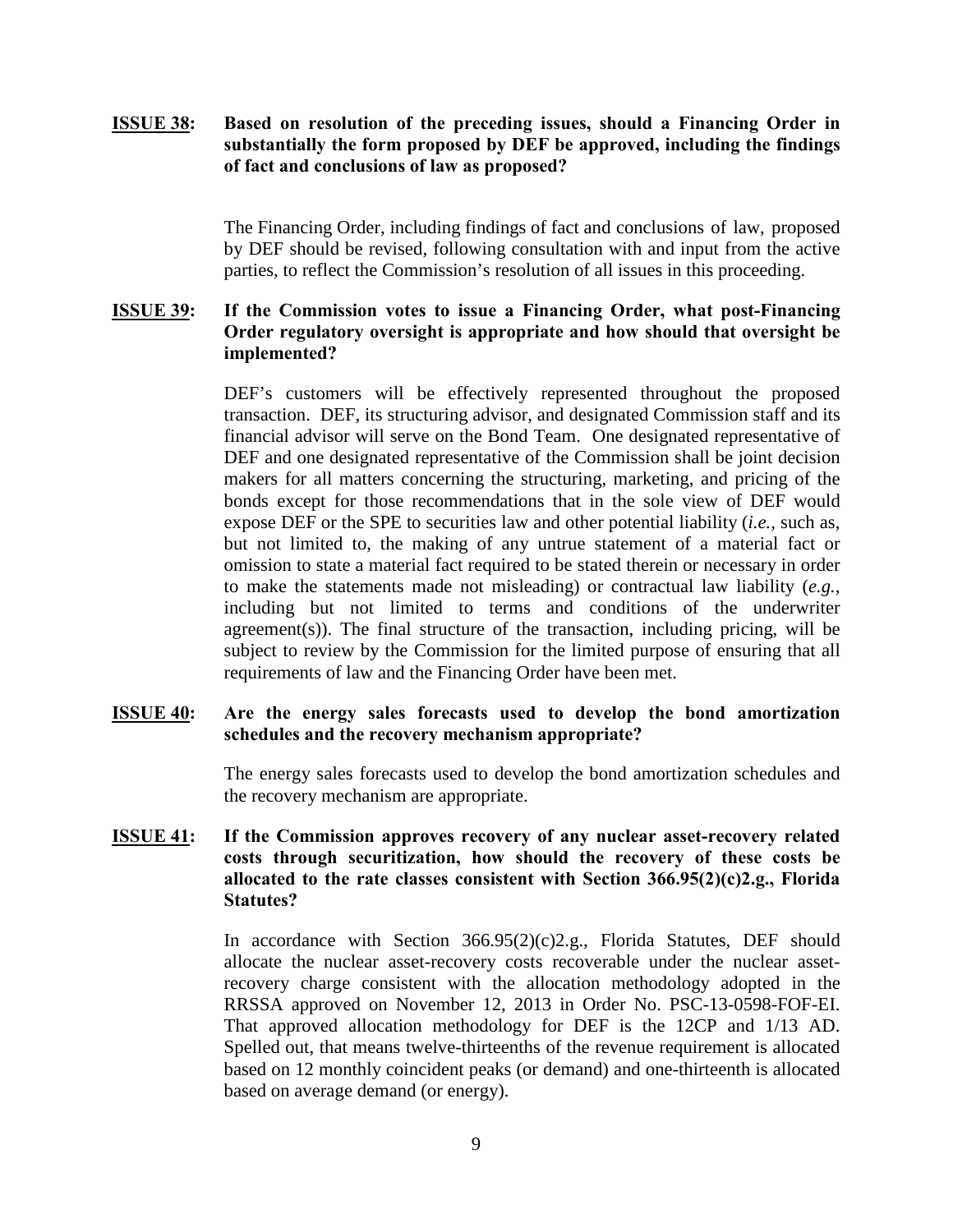# **ISSUE 42: If the Commission approves recovery of any nuclear asset-recovery related costs through securitization, what is the appropriate recovery period for the Nuclear Asset-Recovery Charge?**

If the Commission approves recovery of any nuclear asset-recovery related costs through securitization, the appropriate recovery period for the Nuclear Asset-Recovery Charge is 240 months or until the nuclear asset-recovery bonds and associated charges and approved adjustments have been paid in full but not to exceed 276 months.

**ISSUE 43:** Issue dropped.

# **ISSUE 44: What should be the scheduled final maturity and the legal final maturity of the nuclear asset-recovery bonds?**

The scheduled final maturity and the legal final maturity of the nuclear assetrecovery bonds are to be determined after the issuance of the Financing Order.

# **ISSUE 45: Is DEF's proposed Nuclear Asset-Recovery Charge True-Up Mechanism appropriate and consistent with Section 366.95, Florida Statutes, and should it be approved?**

DEF's proposed Nuclear Asset-Recovery Charge True-Up Mechanism is appropriate and consistent with Section 366.95, Florida Statutes, and it should be approved.

# **ISSUE 46: How frequently should the Nuclear Asset-Recovery Charge True-up Mechanism be conducted?**

The Nuclear Asset-Recovery Charge True-up Mechanism should be conducted not less than every six months.

#### **ISSUE 47: If the Commission approves an amount to be securitized, on what date should the Nuclear Asset-Recovery Charge become effective?**

The Nuclear Asset-Recovery Charges should become effective upon the first day of the billing cycle for the month following the issuance of the nuclear assetrecovery bonds.

#### **ISSUE 48:** Issue dropped.